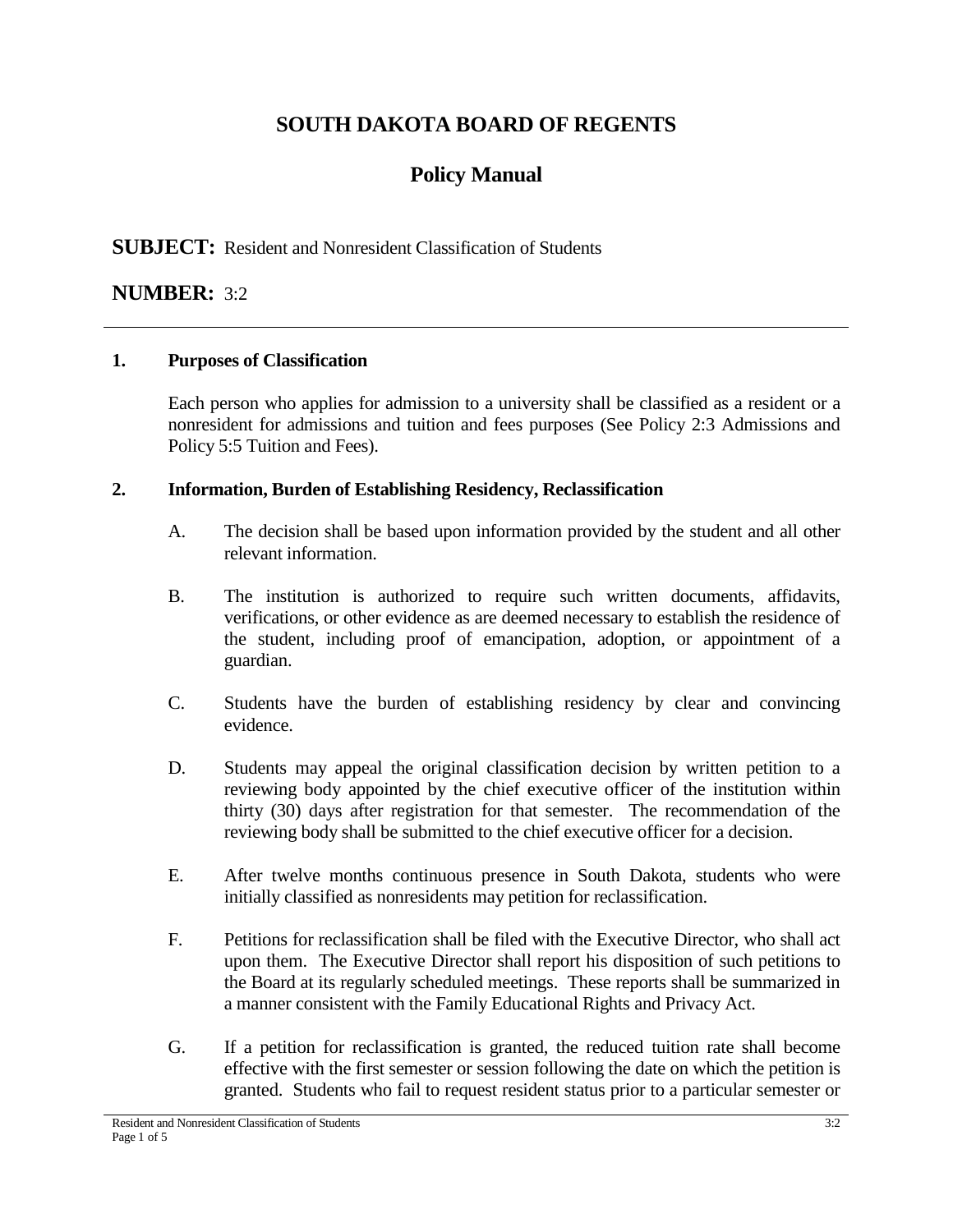session or to pursue a timely appeal shall be deemed to have waived any claim for reduced tuition for that semester or session.

H. A student or prospective student who knowingly provides false information or refuses to provide or conceals information for the purpose of improperly achieving resident student status is subject to the full range of penalties, including expulsion, provided for by the Board of Regents.

### **3. Establishing Bona Fide Residency**

For tuition purposes, residence means the place where a person has a permanent home, at which the person remains when not called elsewhere for labor, studies or other special or temporary purposes, and to which the person returns at times of repose. It is the place a person has voluntarily fixed as the person's permanent habitation with an intent to remain in such place for an indefinite period. A person, at any one time, has but one residence and a residence is not lost until another is gained.

A. The residence of an unemancipated person under twenty-four years of age follows that of the parents or of a legal guardian who has actual custody of the person or administers the property of the person. In the case of divorce or separation, if either parent meets the residence requirements, the person shall be considered a resident.

Students who enter the state for the predominant purpose of attending a Board institution and who are under the custody of a guardian in fact, that is, a person who has been designated in writing by the students' parents or legal guardian to serve as their attorney in fact for purposes related to the individual unemancipated student's affairs, may file a residency petition with the Board at the time of admission.

- B. A person shall be classified as a resident student if the person has continuously resided in South Dakota for at least twelve consecutive months prior to the first scheduled day of classes of the semester or other session in which the individual registers in the regental system, and has not attended another postsecondary institution full-time.
- C. Physical presence in South Dakota for the predominant purpose of attending postsecondary education does not count in determining the twelve month period of residence. However, attending a post-secondary institution on a part-time basis or taking distance education courses does not automatically exclude the student from the 12-month residency requirement.
- D. Unemancipated students whose parents established their residence in South Dakota for reasons not predominantly related to qualifying their children for reduced tuition, may be classified as residents, notwithstanding the fact that they have not resided in South Dakota for the requisite twelve months prior to the first scheduled day of classes.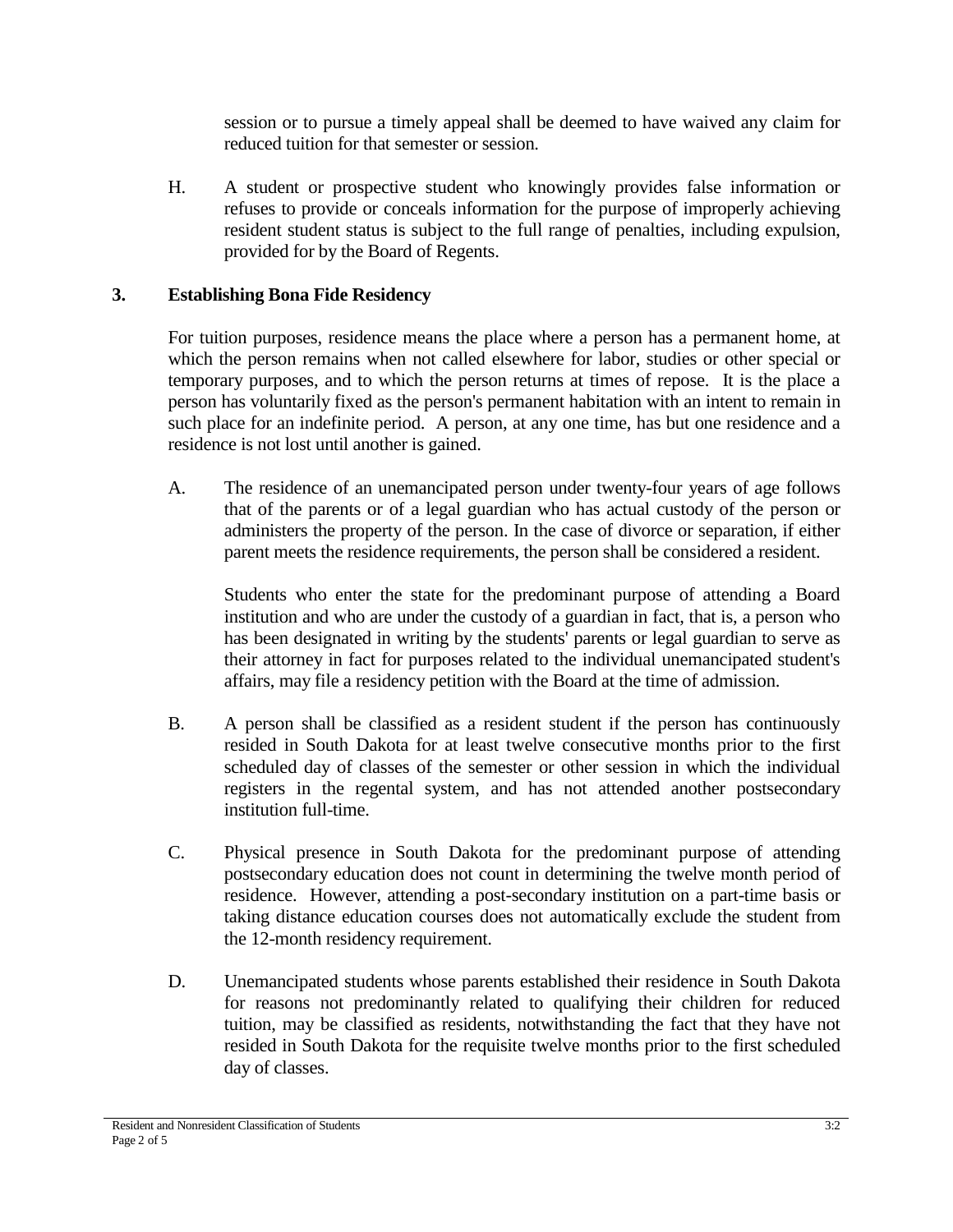If it appears that the parents of a person properly classified as a resident student under the provisions of this section have removed their residence from South Dakota, the person shall be reclassified to the status of nonresident unless the parents have been residents for the twelve months immediately preceding such removal. However, no such reclassification is effective until the beginning of a semester next following the removal.

- E. Absence from South Dakota to pursue postsecondary education does not deprive a person of resident student status.
- F. A person once properly classified as a resident student shall be deemed to remain a resident student so long as remaining continuously enrolled in the regental system until the person's degree shall have been earned, subject to the provisions of §  $4(B)(1)(a)$  above.
- G. International students whose visas permit them to establish domiciles in the United States or its territories or protectorates may qualify for resident tuition in the same manner as United States citizens.
- H. Veterans that have established a permanent residence in South Dakota shall be granted resident status and are not subject to the 12-month residency requirement.

### **4. Factors to Be Considered When Determining Whether Students Have Entered South Dakota for the Predominant Purpose of Attending a Public University**

- A. The following factors are relevant in evaluating a requested change in a student's nonresident status and in evaluating whether the person's physical presence in South Dakota is for the predominant purpose of attending an institution of higher education controlled by the Board:
	- 1) The residence of an unemancipated student's parents or guardians;
	- 2) The status of the source of the student's income;
	- 3) To whom a student pays taxes, including property taxes;
	- 4) The state in which a student's automobile is registered;
	- 5) The state issuing the student's driver's license;
	- 6) Where the student is registered to vote;
	- 7) Ownership of property in South Dakota and outside of South Dakota;
	- 8) The residence claimed by the student on loan application, federal income tax returns, and other documents;
	- 9) Admission to a licensed profession in South Dakota;
	- 10) Membership in civic, community, and other organizations in South Dakota or elsewhere; and
	- 11) The facts and documents pertaining to the person's past and existing status as a student.
- B. The existence of one or more of these factors does not require a finding of resident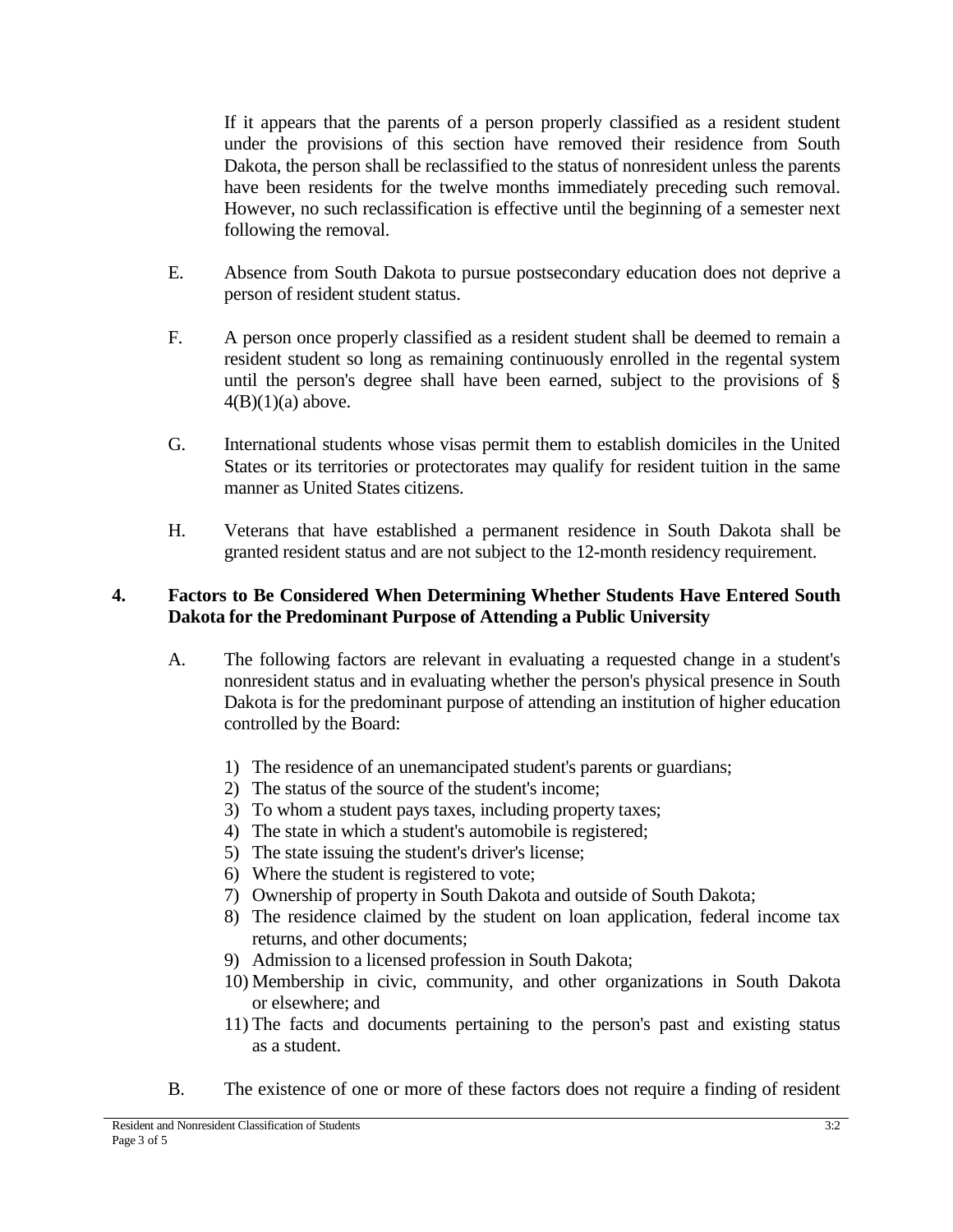student status, nor does the nonexistence of one or more require a finding of nonresident student status. All factors shall be considered in combination, and resident student status may not result from the doing of acts which are required or routinely done by sojourners in the state or which are merely auxiliary to the fulfillment of educational purposes.

- C. The fact that a person pays taxes and votes in the state does not in itself establish residence.
- D. Students who do not meet the requirements of this policy may still be classified as residents if their situation presents unusual circumstances and their classification is within the general scope of this policy.

### **5. Resident Tuition for Active Duty Personnel and Spouse**

Any person who is actively serving in the armed forces of the United States and is stationed in South Dakota will be classified as a resident for tuition purposes. This shall also apply to the spouse of the active duty personnel. (SDCL 13-53-41.2)

### **6. Retention of Residency for High School Graduates**

The following high school graduates will be treated as a resident for tuition purposes:

A. Any citizen or other person entitled under law to establish a residence in the United States that graduates from a South Dakota high school; or

B. Any citizen or other person entitled under law to establish a residence in the United States who was a South Dakota resident at the time of high school graduation and lived with a parent or legal guardian who was also a South Dakota resident.

#### **7. Resident Tuition for Persons that Marry South Dakota Residents**

The Board of Regent shall reclassify any nonresident student to the status of resident student upon timely proof of marriage to a resident of South Dakota.

#### **8. Contested Case Review**

After exhausting appeal procedures on campus, students may challenge an institutional residency decision by appeal for a de novo review as provided in chapter 1-26 of the South Dakota Codified laws.

A. Contested case proceedings will be conducted under protective orders entered pursuant to SDCL §§ 1-26-19 and 15-6-26(c), in order to implement rights guaranteed under the Family Educational Rights and Privacy Act of 1974.